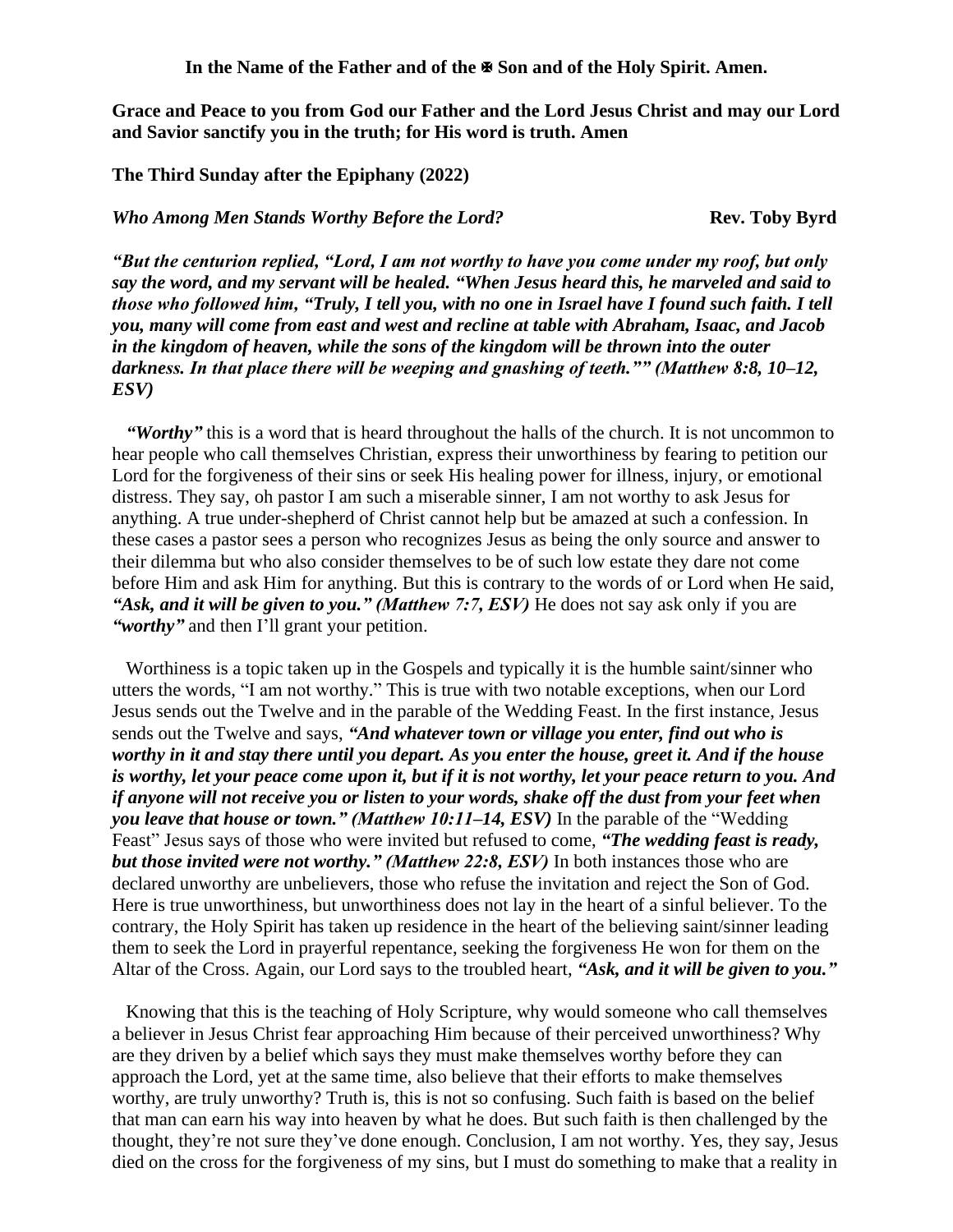my life. The work of Christ on the cross can only be completed by my works righteousness and I'm not sure I am righteous enough! Such as these do not trust in the truth of the Gospel.

Yes, the centurion said to Jesus, *"Lord, I am not worthy to have you come under my roof, but only say the word, and my servant will be healed." (v. 8)* But is his statement of unworthiness based on his belief that he hasn't done enough to earn our Lord's attention? Not at all. In the centurion we do not find someone who is reluctant to seek help, but rather we see a man who understands that although he is unworthy, he can faithfully rely on the goodness of the One to whom he must go, believing with full confidence that his problem will be solved. This is so much more different from the one who knows that Jesus can resolve their problem, yet because of their perceived unworthiness, are afraid to ask Him for help. Which brings us to the question, *"Who Among Men Stands Worthy Before the Lord?"*

The answer to this question is revealed in Holy Scripture, but all too often, Scripture is not consulted to find the answer. Instead, men supply their own answers, answers primarily predicated on Law and works-righteousness.

The Law says, do this and you shall live. So men begin to believe that worthiness is a result of following the Law, of doing good works. Without question the Pharisees and teachers of the Law thought they were *"worthy."* Jesus told us about such men when He said, *"They do all their deeds to be seen by others. For they make their phylacteries broad and their fringes long, and they love the place of honor at feasts and the best seats in the synagogues and greetings in the marketplaces and being called rabbi by others." (Matthew 23:5–7, ESV)* Only the worthiest could demand the best seats and expect glowing appreciation from the people. But the most condemning description of such men by Jesus is when He said, *"they preach, but do not practice. They tie up heavy burdens, hard to bear, and lay them on people's shoulders, but they themselves are not willing to move them with their finger." (Matthew 23:3–4, ESV)* 

Such preaching is heard throughout the church today. You can earn your way into heaven by what you do. You can make yourself "worthy" by what you do. The Pharisees thought they were made "worthy" by their works. They believed they obeyed the Commandments, that is until Jesus added to their understanding of the Commandments in His Sermon on the Mount. No longer was the sin of murder or adultery restricted to the physical act, but our Lord Jesus expanded it to thought and desire, to anger and lust. These words angered the Pharisees, challenging their understanding of works-righteousness, of their worthiness earned by following the Law. But the Pharisee of Pharisees, St. Paul, reiterates our Lord's teaching, when he said, *"For by works of the law no human being will be justified in his sight, since through the law comes knowledge of sin." (Romans 3:20, ESV)* Oh, wow! The Law has the purpose of showing us our sin, which does not make us *"worthy,"* but manifests our unrighteousness, our unworthiness instead.

Searching for the answer to our question, *"Who Among Men Stands Worthy Before the Lord?"* we turn to the revelation of Holy Scripture, and search for the two doctrines that are of utmost importance to men: justification and sanctification. Both states of the believer are gifts from God. One state makes us worthy, and the other state enhances our worthiness.

What makes a person "*worthy*" in the eyes of God? Only faith in the atoning sacrifice of the Son of God can make us *"worthy."* This is the faith that Jesus speaks of when describing the centurion who believed that Jesus could heal his servant from where He was, saying *"Truly, I tell you, with no one in Israel have I found such faith." (v. 10)* Yet in the minds of men, faith can be an elusive word. This raises the questions, what is faith and where does it come from?